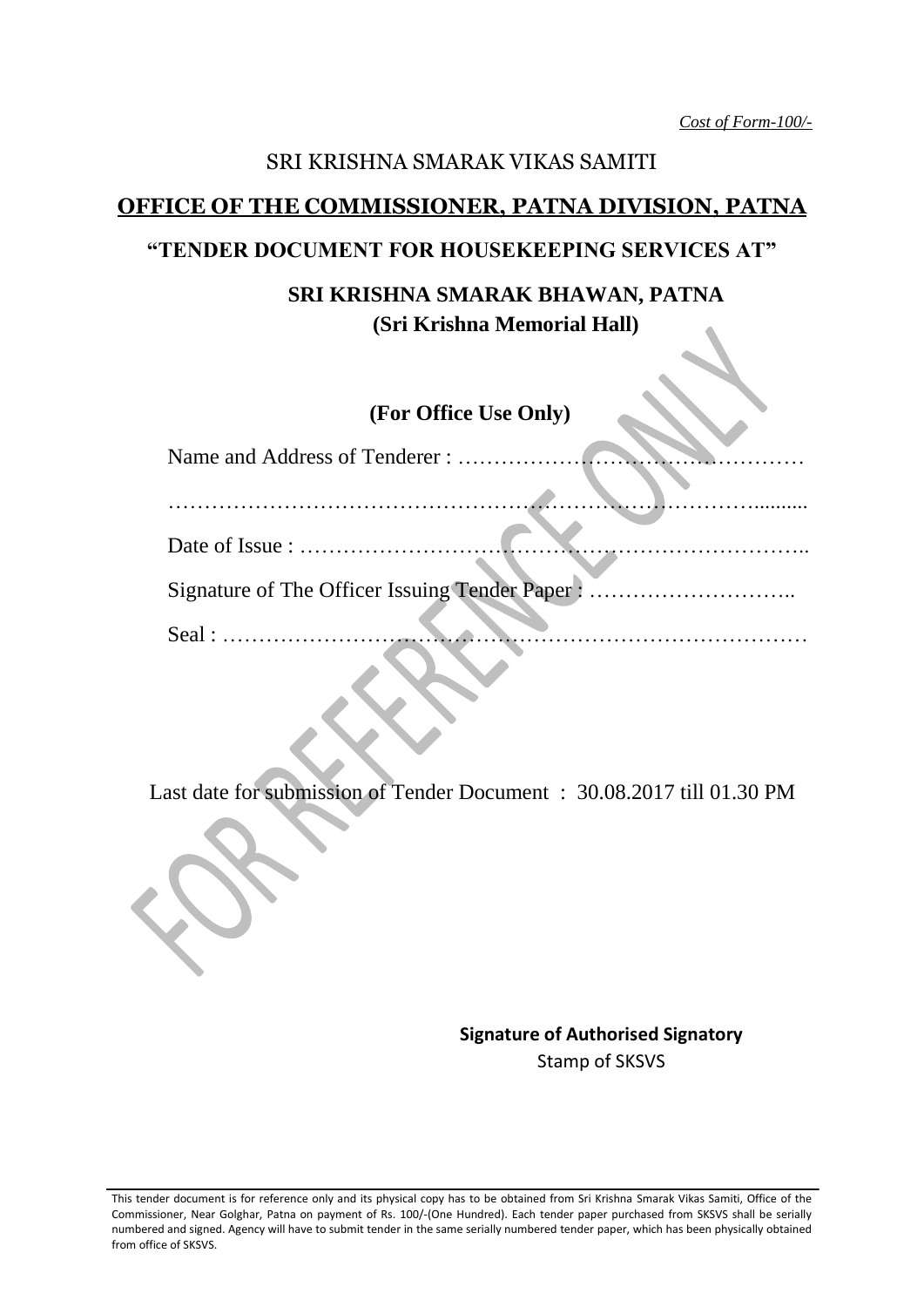# **SRI KRISHNA SMARAK VIKAS SAMITI OFFICE OF THE COMMISSIONER, PATNA DIVISION**

## **TENDER DOCUMENT FOR HOUSEKEEPING SERVICES AT:**

Sri Krishna Smarak Bhawan, Patna (Sri Krishna Memorial Hall)

## **Contents:**

| <b>SI. No.</b> | <b>PARTICULARS</b>                      | <b>PAGE No</b> |
|----------------|-----------------------------------------|----------------|
|                | <b>GENERAL INSTRUCTION TO TENDERERS</b> | -4             |
|                | <b>SCOPE OF HOUSEKEEPING SERVICES</b>   | $5-1()$        |
|                | <b>TECHNICAL BID</b>                    | $11 - 12$      |
|                | FINANCIAL BID                           |                |

## **Important Dates:**

| 1. Pre-Bid Meeting                                                       | : $24.08.2017$ at 01.30 PM            |
|--------------------------------------------------------------------------|---------------------------------------|
| 2. Last date of sale of tender document                                  | $\therefore$ 29.08.2017 till 01.30 PM |
| 3. Last date of submission of tender document : 30.08.2017 till 01.30 PM |                                       |
| 4. Opening of tender                                                     | $\therefore$ 30.08.2017 at 03.00 PM   |

This tender document is for reference only and its physical copy has to be obtained from Sri Krishna Smarak Vikas Samiti, Office of the Commissioner, Near Golghar, Patna on payment of Rs. 100/-(One Hundred). Each tender paper purchased from SKSVS shall be serially numbered and signed. Agency will have to submit tender in the same serially numbered tender paper, which has been physically obtained from office of SKSVS.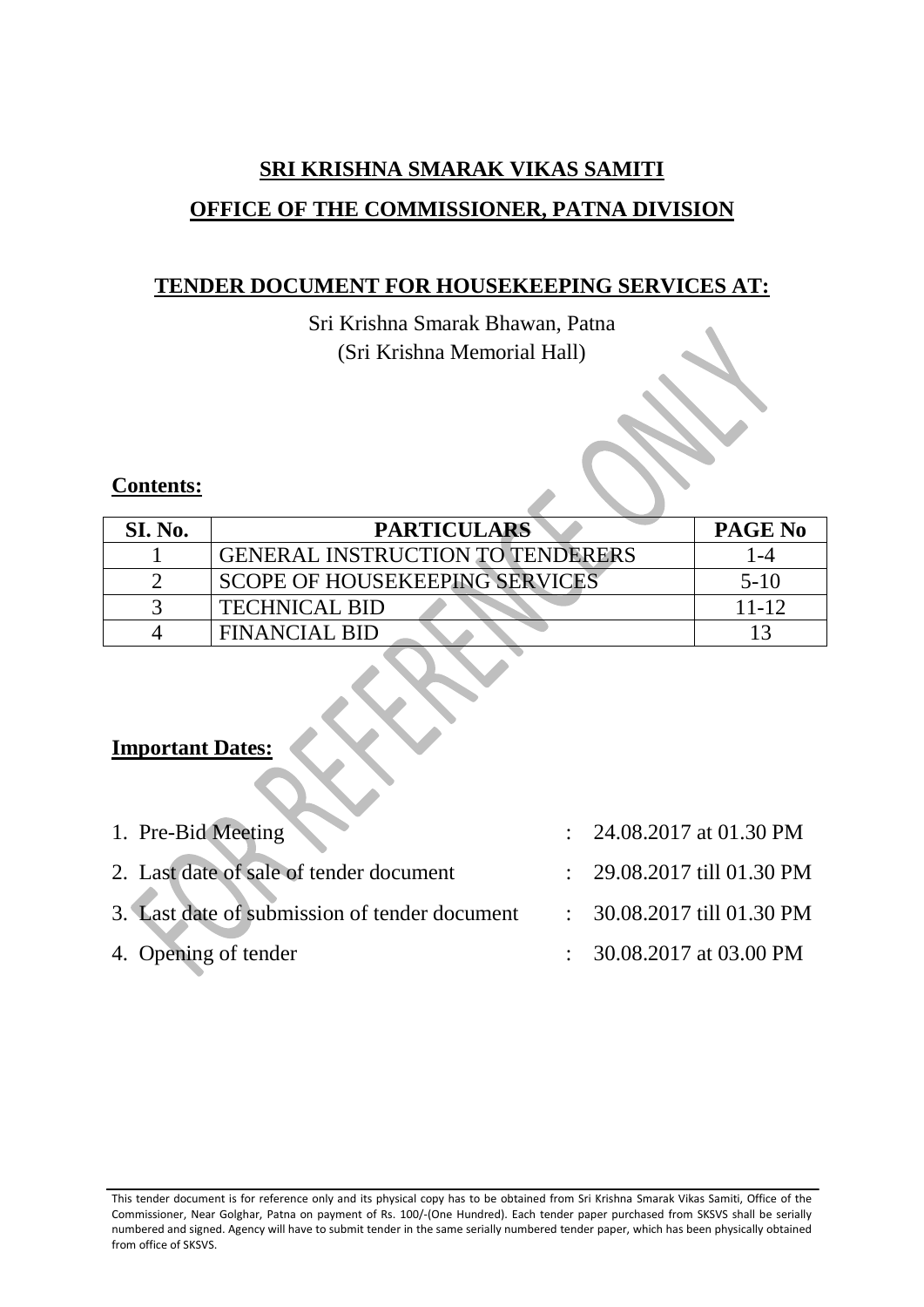### **GENERAL INSTRUCTIONS TO TENDERERS**

- 1. The Commissioner, Patna Division-cum-Chairman, Sri Krishna Smarak Vikas Samiti, Patna invites sealed tender from the interested reputed Company/Firm/ Agency for providing Housekeeping Services with modern equipments and best quality manpower for **Sri Krishna Smarak Bhawan (Sri Krishna Memorial Hall)** and their campus at Patna for eleven (11) months with minimum primary criteria as follows :
	- a. The company/firm/agency must be having a minimum of three (3) years experience in providing housekeeping services (cleaning, housekeeping services) in Govt. Office/PSUs and other major institutions.
	- b. Company's turnover should be minimum Rs. 50,00,000/- (Fifty lakh) per annum for each year during last three years (2013-14, 2014-15 and 2015-2016).
	- c. Company/firm/agency must provide photo copy of Pan Card & GST Registration.
	- d. An Earnest Money Deposit (EMD) of Rs. 35,000.00 (Rs. Thirty Five Thousand only) in the form of demand draft/Bankers cheque in favor of Sri Krishna Smarak Vikas Samiti payable at Patna must be enclosed with Technical bid, without which tender will be summarily rejected.
- 2. Tender document Containing details about NIT, General Guidelines, Qualification criteria, Scope of housekeeping work, Term & Conditions and Technical & Financial bid can be purchased from Sri Krishna Smarak Vikas Samiti, Office of Commissioner, Patna Division, Patna on all working days, in office hours on or before 29.08.2017 till 01.30 PM by paying a non refundable fee **Rs 100/- (One Hundred)**.
- 3. Completed Bid in all respect must be dropped at the Sri Krishna Smarak Vikas Samiti, Office of Commissioner, Patna Division, Patna with all enclosure duly signed on every page by tenderer or his authorized representative, on 30.08.2017 before 01.30 PM. Bidder should read this document carefully and visit the work site before filling in and submitting the tender. Proforma-I and Proforma-II of Technical bid should be filled completely, in all respect.
- 4. Tenders should be submitted tender, in one sealed envelope super scribed as **"Tender for Housekeeping Services" for Sri Krishna Smarak Bhawan (Sri Krishna Memorial Hall) Patna"**containing two separate sealed envelopes. One for Technical bid in Proforma-I (Super scribed as **"Technical Bid"**) and another for financial bid in Proforma-II (**"Financial Bid"**) and addressed to Sri Krishna Smarak Vikas Samiti, Office of Commissioner, Patna Division, Patna.

This tender document is for reference only and its physical copy has to be obtained from Sri Krishna Smarak Vikas Samiti, Office of the Commissioner, Near Golghar, Patna on payment of Rs. 100/-(One Hundred). Each tender paper purchased from SKSVS shall be serially numbered and signed. Agency will have to submit tender in the same serially numbered tender paper, which has been physically obtained from office of SKSVS. Page No-1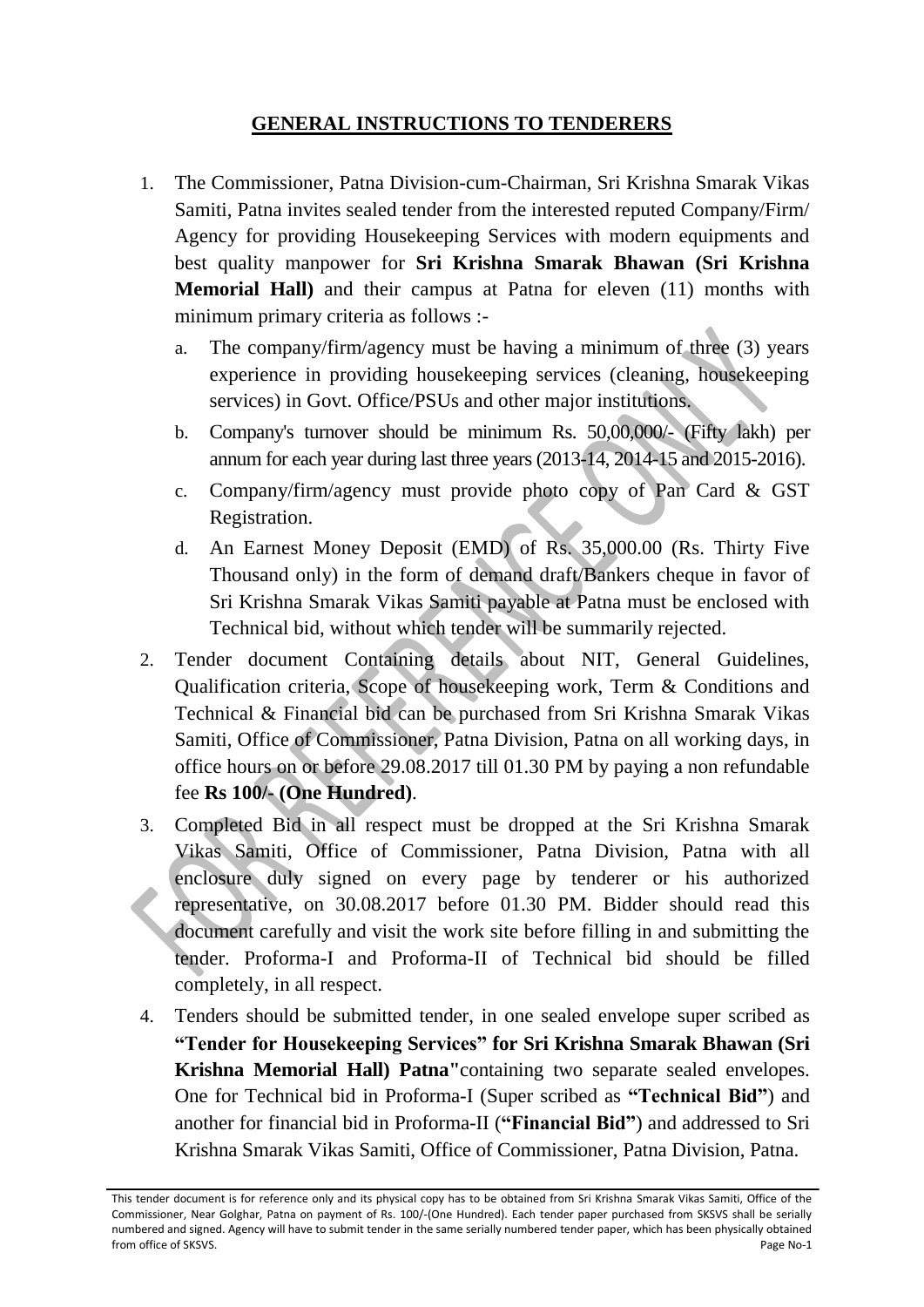- 5. EMD will be forfeited, if bidder withdraws his bid after submission. EMD shall be returned after finalisation of bidding process.
- 6. Corrections, overwriting, alteration and whiteners should be avoided. If needed that part should be circled and duly full signed by the bidder.
- 7. Conditional Tender will be summarily rejected. Incomplete bid will be summarily rejected.
- 8. All matter concerned with this shall be governed by the Indian law both substantive and procedural, in the jurisdiction of High Court, Patna.
- 9. The Company/Firm/Agency must have a Minimum of Three years experience in Providing Housekeeping services (Cleaning, Maintaining, Operating, Providing skilled technical services) in modern Auditorium, Conference hall, Modern office, buildings, commercial complex and corporate office and its campus of same or larges area/capacity.
- 10. The Tender papers and all enclosures (on every page) must be signed separately by each partner of the firm or by a person holding a power of attorney authorizing him/her to do so. Such power of attorney should be produced along with the tender and it must also disclose that the firm is registered under the Indian partnership Act.
- 11. Housekeeping services may further be extended on satisfactory performance and mutual consent on same terms and conditions on yearly basis for another two years.
- 12. SKSVS reserves the right to verify the claims made by the Bidders and to carry out the capability assessment of the Bidders and the SKSVS decision shall be final in this regard. SKSVS may, in its absolute discretion, waive any of the conditions and/or requirements in the TENDER in respect of any or all of the bidders.

## **1. RATES AND PRICE**

- 1.1 Bidders should quote the rates in the format given at Proforma-I (financial bid). Incomplete bids will summarily be rejected. All corrections and alterations in the entries of tender papers will be signed in fully by the Bidder with date.
- 1.2 The bidders must quote the rates inclusive of all Govt. taxes.
- 1.3 The Agency shall be selected after fulfilling the terms & conditions of the technical bid and the bidder who offers the lowest amount (L1) will be considered.
- 1.4 No additional freight or any other charges etc, would be payable.

This tender document is for reference only and its physical copy has to be obtained from Sri Krishna Smarak Vikas Samiti, Office of the Commissioner, Near Golghar, Patna on payment of Rs. 100/-(One Hundred). Each tender paper purchased from SKSVS shall be serially numbered and signed. Agency will have to submit tender in the same serially numbered tender paper, which has been physically obtained from office of SKSVS. Page No-2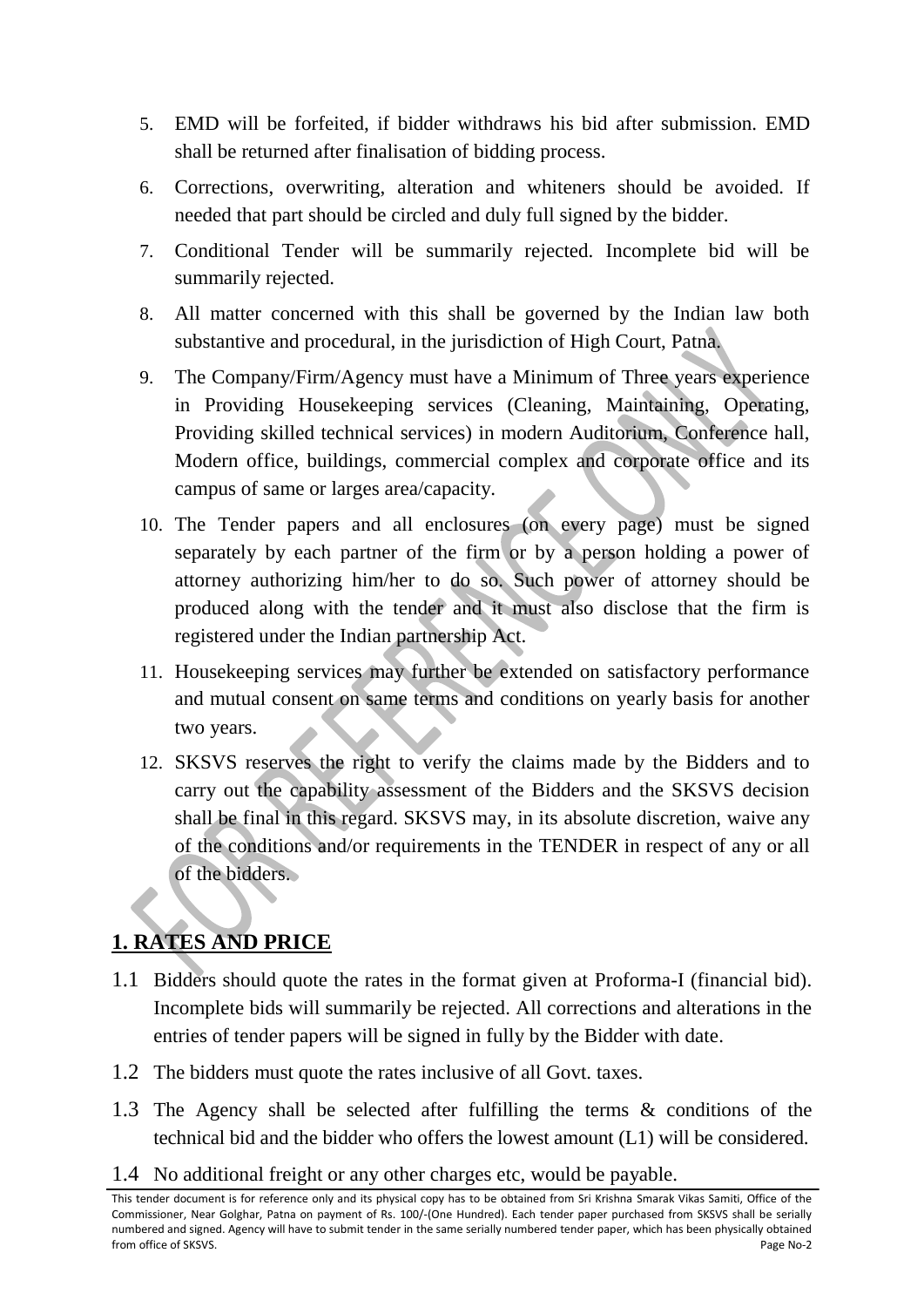## **2. TERMS OF PAYMENT**

Payment shall normally be released on a monthly basis within a fortnight after the presentation of bill and upon approval of the Sri Krishna Smarak Vikas Samiti that the services provided during the month are satisfactory.

SKSVS will deduct tax at source and all other statutory taxes/charges etc. as applicable from time to time to the amount payable to the agency.

## **3. DEDUCTIONS FOR EXCEPTIONS**

- 3.1 If at any stage it is felt by Chairman/Officer Incharge of Sri Krishna Smarak Vikas Samiti, Patna that the cleaning works are not as per laid down parameters, office reserve the right to order suitable reduction in payment.
- 3.2 **Termination of Contract :** Sri Krishna Smarak Vikas Samiti reserve all the rights to terminate the contract at any time without assigning any reason after giving one (1) month notice.

## **4. APPLICABLE LAW AND JURISDICTION**

All matters connected with this shall be governed by the Indian law both substantive and procedural, for the time being in force and shall be subject to the exclusive jurisdiction of Courts at Patna.

- 1. No alternative offer shall be considered.
- 2. Commissioner, Patna Division, Patna-cum-Chairman, Sri Krishna Smarak Vikas Samiti, Patna reserves the right to annul the bidding process at any time prior to award of contract including rejection of any or all bids after the same have received, without hereby incurring any liability to the affected bidder or any obligation to inform the affected bidder/s on the ground of Sri Krishna Smarak Vikas Samiti Vikas Samiti action.
- 3. Commissioner, Patna Division, Patna-cum-Chairman, Sri Krishna Smarak Vikas Samiti, Patna reserves the right to accept/reject any bid and to cancel the bidding process at any time and reject all bids, at any time prior to placement of order, without, thereby incurring any liability.
- 4. Any clarification on the documents may be obtained form-

*Secretary to Commissioner, Patna Division -cum-Officer Incharge, Sri Krishna Smarak Vikas Samiti, Patna.*

This tender document is for reference only and its physical copy has to be obtained from Sri Krishna Smarak Vikas Samiti, Office of the Commissioner, Near Golghar, Patna on payment of Rs. 100/-(One Hundred). Each tender paper purchased from SKSVS shall be serially numbered and signed. Agency will have to submit tender in the same serially numbered tender paper, which has been physically obtained from office of SKSVS. Page No-3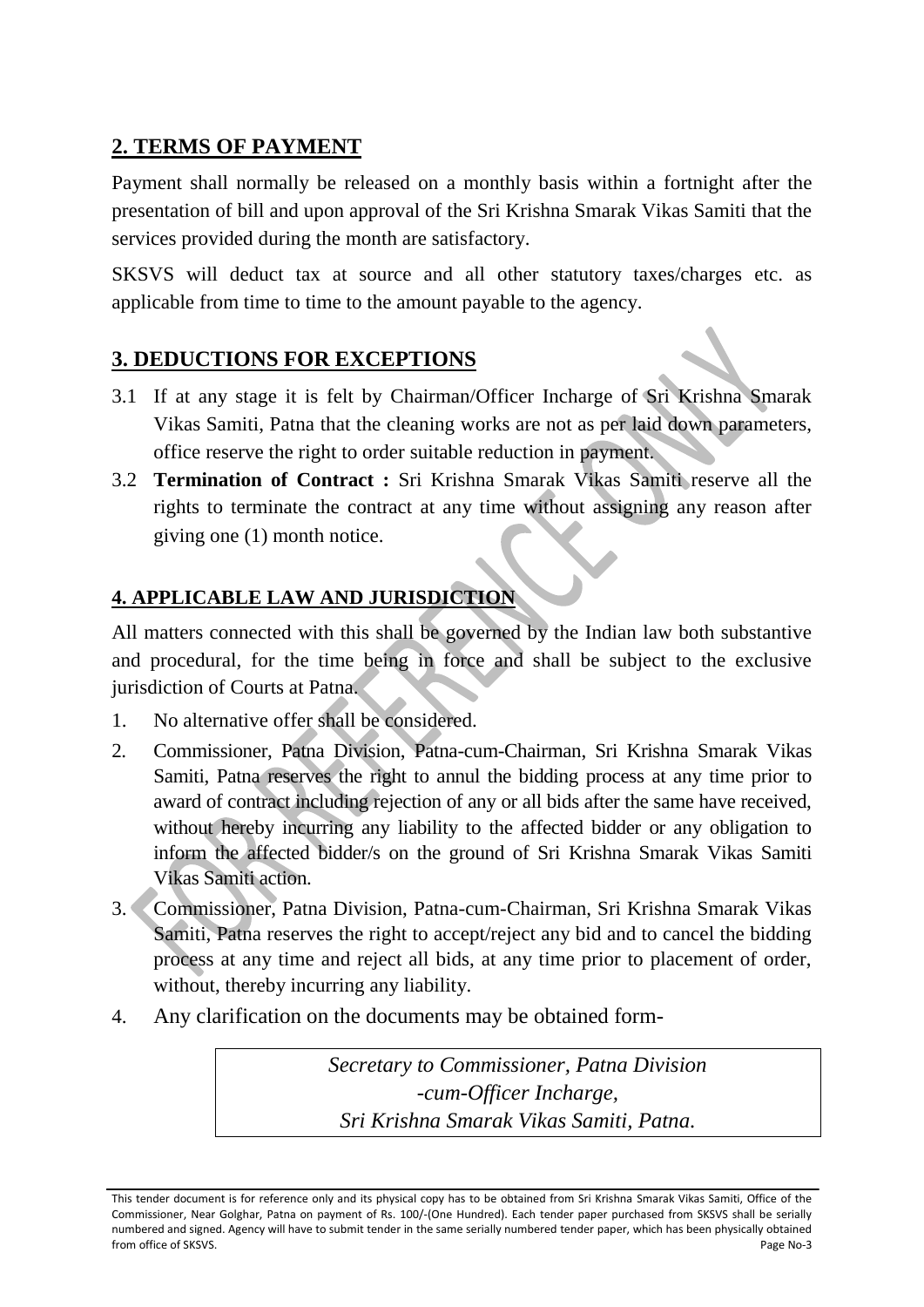- 5. Afterward of Letter of Award (LOA), the firm/agency is required to enter into a agreement with Sri Krishna Smarak Vikas Samiti, Office of the Commissioner, Patna Division, Patna on terms & conditions as detailed in the tender document.
- 6. Successful Bidder shall have to deposit bank security/demand draft of Rs. 2,00,000/- (two lakh) as performance guarantee at the time of signing of agreement for the assigned work.
- 7. **Penalty for non-performance :-** SKSVS would make regular assessment of the performance of the agency for the work assigned and at its own discretion may make suitable and appropriate deductions in the monthly payment as per the laid down parameters of the work performed by the agency. If the work performed is found unsatisfactory, SKSVS may debar/blacklist the agency and can award the work at the L1 rate, to the agency having quoted the L2 rate. In case the next agency after having awarded the work, refuses to undertake work or performs unsatisfactorily, SKSVS would go in for the re-tender.
- 8. The Agency shall ensure cleanliness at all times. The Agency shall put in place relievers (in the ratio 6:1) as would be required for the housekeeping staffs working for 26 days in a month. The rate quoted by the agency shall include additional relieving charges of 16.6 % of the rate as well.

This tender document is for reference only and its physical copy has to be obtained from Sri Krishna Smarak Vikas Samiti, Office of the Commissioner, Near Golghar, Patna on payment of Rs. 100/-(One Hundred). Each tender paper purchased from SKSVS shall be serially numbered and signed. Agency will have to submit tender in the same serially numbered tender paper, which has been physically obtained from office of SKSVS. Page No-4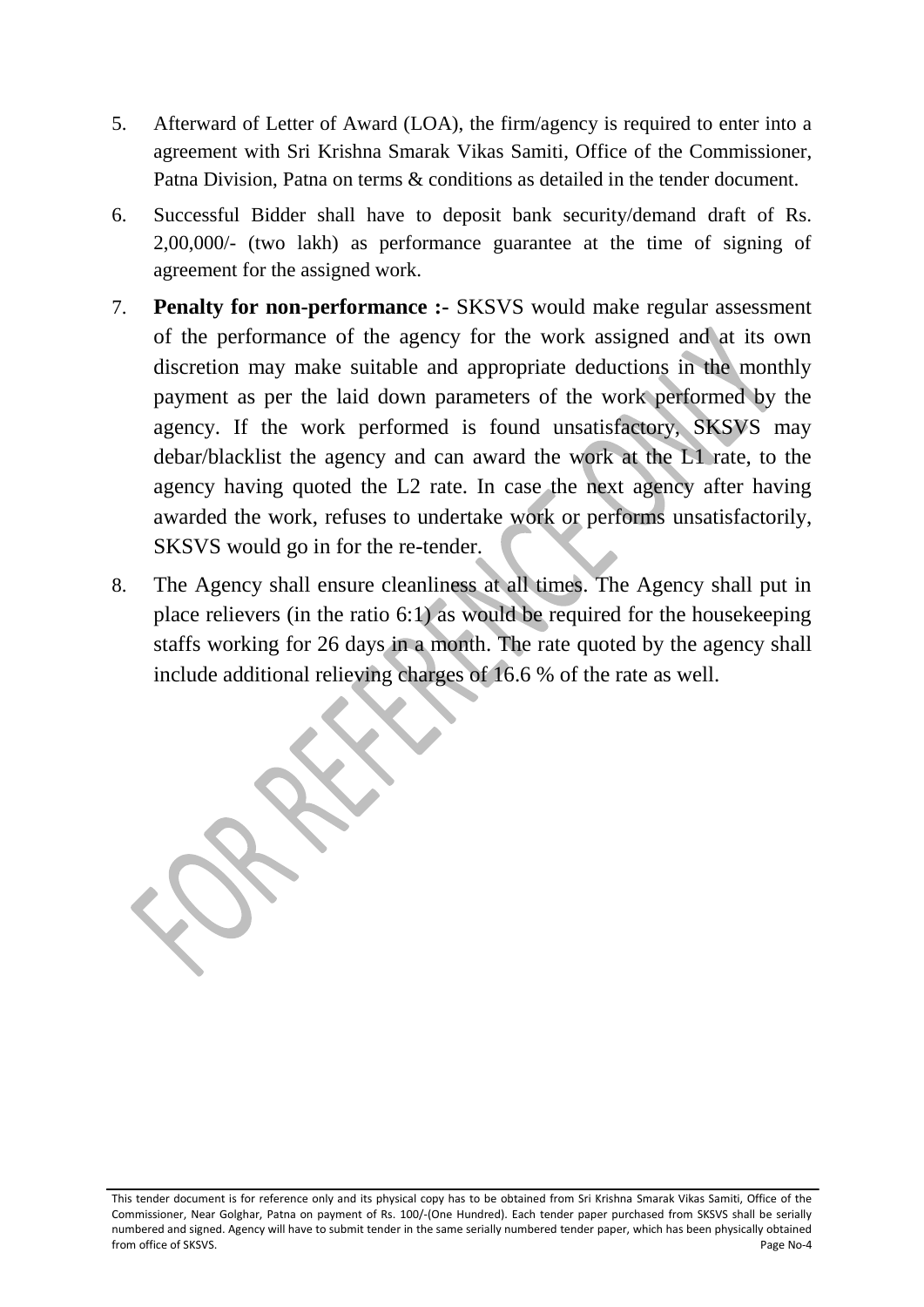## **SCOPE OF HOUSEKEEPING SERVICES**

Housekeep and cleaning work will be done on all days of the week.

### 1. **Areas of Buildings and Campus:**

(a) Sri Krishna Smarak Bhawan (SKM Hall), Patna and its Campus Area.

- 2. **Housekeeping work:** Broadly the housekeeping work may be sub-divided into following services.
	- (i) General Housekeeping (Cleaning Inside the building & outside the campus)
	- (ii) Horticulture Services (Care for garden, plants indoor & outdoor)

### 3. **Minimum number of Equipments Required:**

a) Grass cutting machines  $\qquad \qquad -1$  Nos. b) Vaccum- wet/dry cleaners - 1 Nos. c) Single disc Scrubbers - 1 Nos. d) Hand held Trolley 1 Nos. e) Hand held Vehicle Carriages 1 Nos.

for garbage disposal.

Number and type of equipments may be increased by agency as per their requirement.

## **4. Guidelines for General Housekeeping work and broad details of scope work:**

- 4.1 The Service providers is expected to complete cleaning, dusting, mopping etc. of entire building and it's campus including Main Auditorium, Meeting halls, Programme halls, Officer Chambers, Control Rooms, Common Areas, Staircases, Corridors, Toilets, Terrace, Open campus, Streets, Gardens, Parking areas etc. at least once or more in a day as required.
- No harm to the existing structure, fittings, finishes, furniture, fixings, apparatuses, etc. should be done due to bad workmanship, inferior quality of cleaning apparatus used, inferior quality of cleaning agent used, wrong Cleaning process, Mishandling etc. Special care required for specialized type of materials, like laminated wooden flooring, vinyl flooring, specific laminates, paintings and important things. For special materials like vertical blinds, Roller blind, wooden blind, curtains, glass partition, special wall tiles, fabric of chairs etc specialized treatment/cleaning process must be adopted.

This tender document is for reference only and its physical copy has to be obtained from Sri Krishna Smarak Vikas Samiti, Office of the Commissioner, Near Golghar, Patna on payment of Rs. 100/-(One Hundred). Each tender paper purchased from SKSVS shall be serially numbered and signed. Agency will have to submit tender in the same serially numbered tender paper, which has been physically obtained from office of SKSVS. Page No-5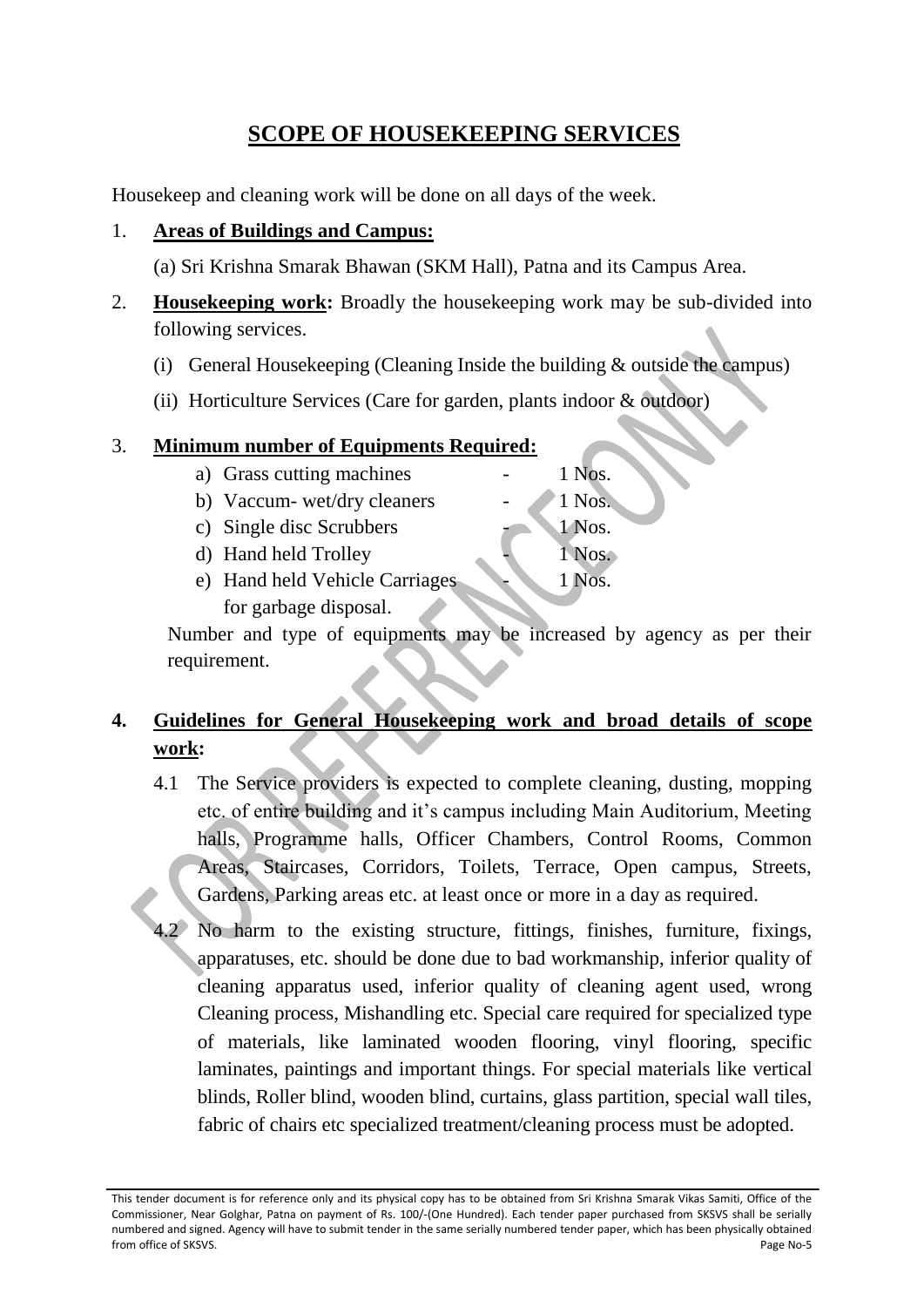- 4.3 Services will also include skilled Managerial Workforce to manage the Housekeeping work.
- 4.4 Toilets in all the floors including toilets in chambers are to be cleaned thoroughly with disinfectants in the morning and later as required.
- 4.5 During the conference and meeting, frequency of cleaning of common areas and toilets will have to be increased to achieve the clear lines.
- 4.6 For maintenance and housekeeping work best quality material like phenyl, Colins, Lizol and other disinfectants etc. and best quality machinery/ equipments will be used.
- 4.7 Entire terrace area to be cleaned and to be monitored in respect to stagnation of water, blockage of drain inlet/outlets etc.
- 4.8 Cleaning covers, Floor, Doors, windows, Glass, Showcases, table, chair, walls, stair, furniture, brass fittings, In house plants, flower pot & etc.
- 4.9 Disposal of garbage after event on daily basis to a place duly designated for this by Patna Municipal Corporation.
- 4.10 Cleaning of campus also covers drain, sewerage system, rain water pipes, manholes, etc. as required.
- 4.11 Housekeeping staff should be trained for emergency operation like Fire, earthquake, etc. Such drill should be made for awareness and knowledge on monthly basis.
- 4.12 All the housekeeping staffs will be well and neatly dressed in specified uniforms as approved by Sri Krishna Smarak Vikas Samiti, Patna. No staff will be allowed to work without uniform.
- 4.13 Services like water supply, rain water drains, sewer systems, etc. will be required to be maintained. Topping up of the overhead water tanks daily/regularly, cleaning of overhead tanks quarterly, cleaning the rain water drains, sewer system and chambers at regular intervals.
- 4.14 Control of Rats/ Mosquitoes by spraying/fogging is required to be done on regular basis at least once in every month.
- 4.15 Naphthalene balls, air purifier, toilet rolls/paper rolls and liquid soap are to be provided by the agency to ensure continuous availability of these materials in requisite place/container.
- 4.16 Removal of beehives and cobwebs/honey webs from the office building and its premises.

This tender document is for reference only and its physical copy has to be obtained from Sri Krishna Smarak Vikas Samiti, Office of the Commissioner, Near Golghar, Patna on payment of Rs. 100/-(One Hundred). Each tender paper purchased from SKSVS shall be serially numbered and signed. Agency will have to submit tender in the same serially numbered tender paper, which has been physically obtained from office of SKSVS. Page No-6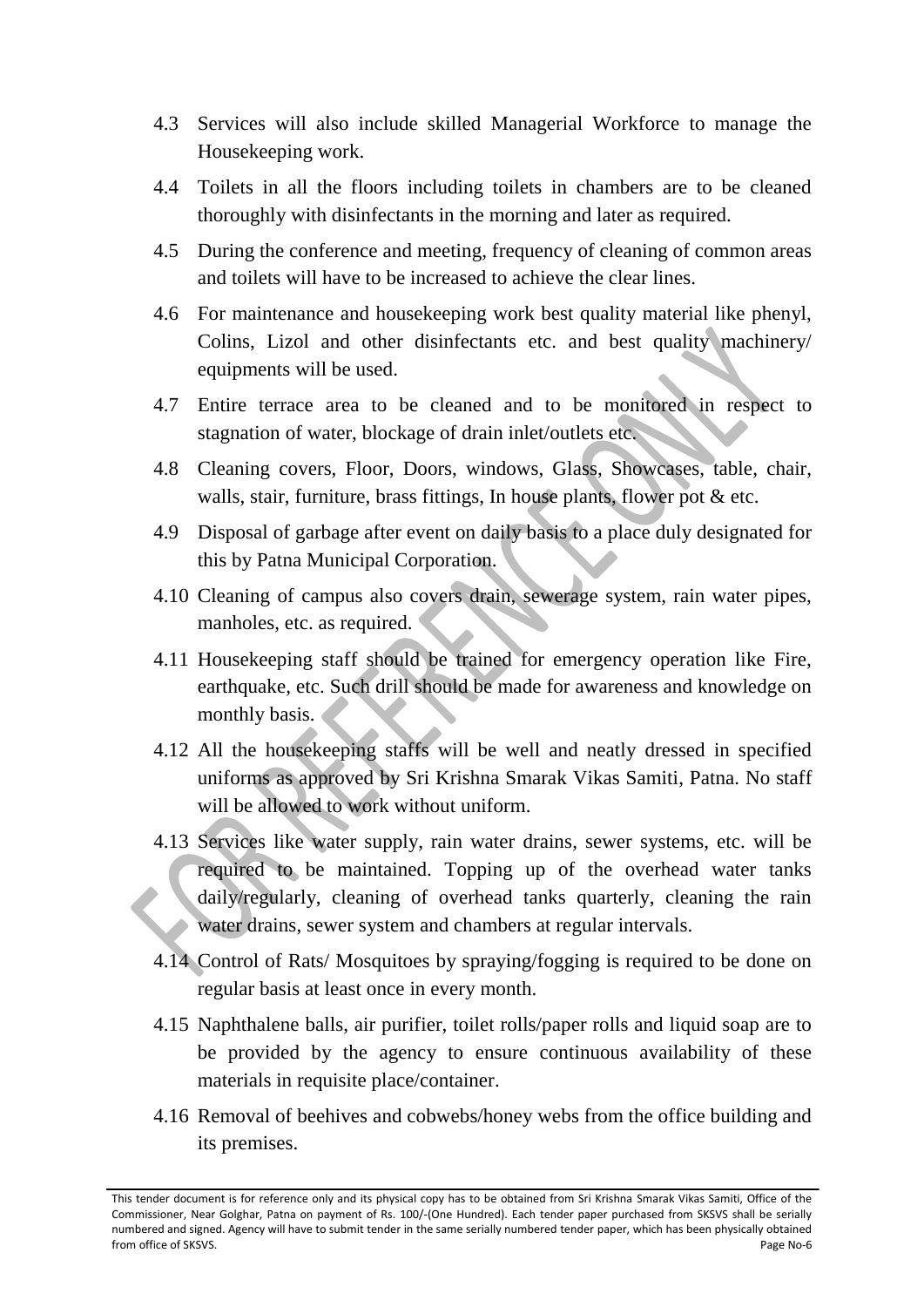- 4.17 Cleaning and sweeping of open area including balconies and roof tops, stairs with brooms.
- 4.18 Proper registers/records for the jobs carried out on daily, weekly, fortnightly and monthly basis will be maintained by the Supervisor of the bidder.
- 4.19 Cleaning and dusting of entire furniture, partitions, wooden cabin walls, railings, doors, windows venetian blinds, racks, sofas, curtains, wall, mounted fans etc. with day/wet cloth, feather brush and duster.
- 4.20 Lifting carrying and disposing the dead bird's, animals, rats, insect's etc. if found in and around the office building.
- 4.21 Clearing of any choking's in the drainages, chambers etc.
- 4.22 The bidder should possess or procure needful infrastructure, gadgets and other material required for smooth housekeeping services. No additional cost towards this will be borne by Samiti.
- 4.23 Successful bidders will have to provide detailed plan of Action of all Staff/Supervisor along with police verification before agreement within 15 days (and after award of work). Failure to do so will be summarily lead to rejection of work award.
- 4.24 There will not be extra payment for maintenance/housekeeping for any kind of functions organised in these buildings beyond office hours.
- 4.25 The agency shall comply with the statutory provisions of Contract Labour (Regulation & Abolition) Act, 1970; Employees State Insurance Act 1948; Workman's Compensation Act, 1923; Payment of Wages Act, 1936; The Employees Provident Fund (and Miscellaneous Provisions) Act, 1952; Payment of Bonus Act, 1965; The Minimum Wages Act,1948 with all amendments.
- 4.26 Bidder must employ adult and efficient labour only. Employment of child labour will lead to the termination of the contract. The successful bidder shall engage only such workers, whose antecedents have been thoroughly verified including character and other formalities.
- 4.27 Compliance of all statutory laws/labour laws is to be made by the agency only and SKSVS has no obligation of the same.

This tender document is for reference only and its physical copy has to be obtained from Sri Krishna Smarak Vikas Samiti, Office of the Commissioner, Near Golghar, Patna on payment of Rs. 100/-(One Hundred). Each tender paper purchased from SKSVS shall be serially numbered and signed. Agency will have to submit tender in the same serially numbered tender paper, which has been physically obtained from office of SKSVS. Page No-7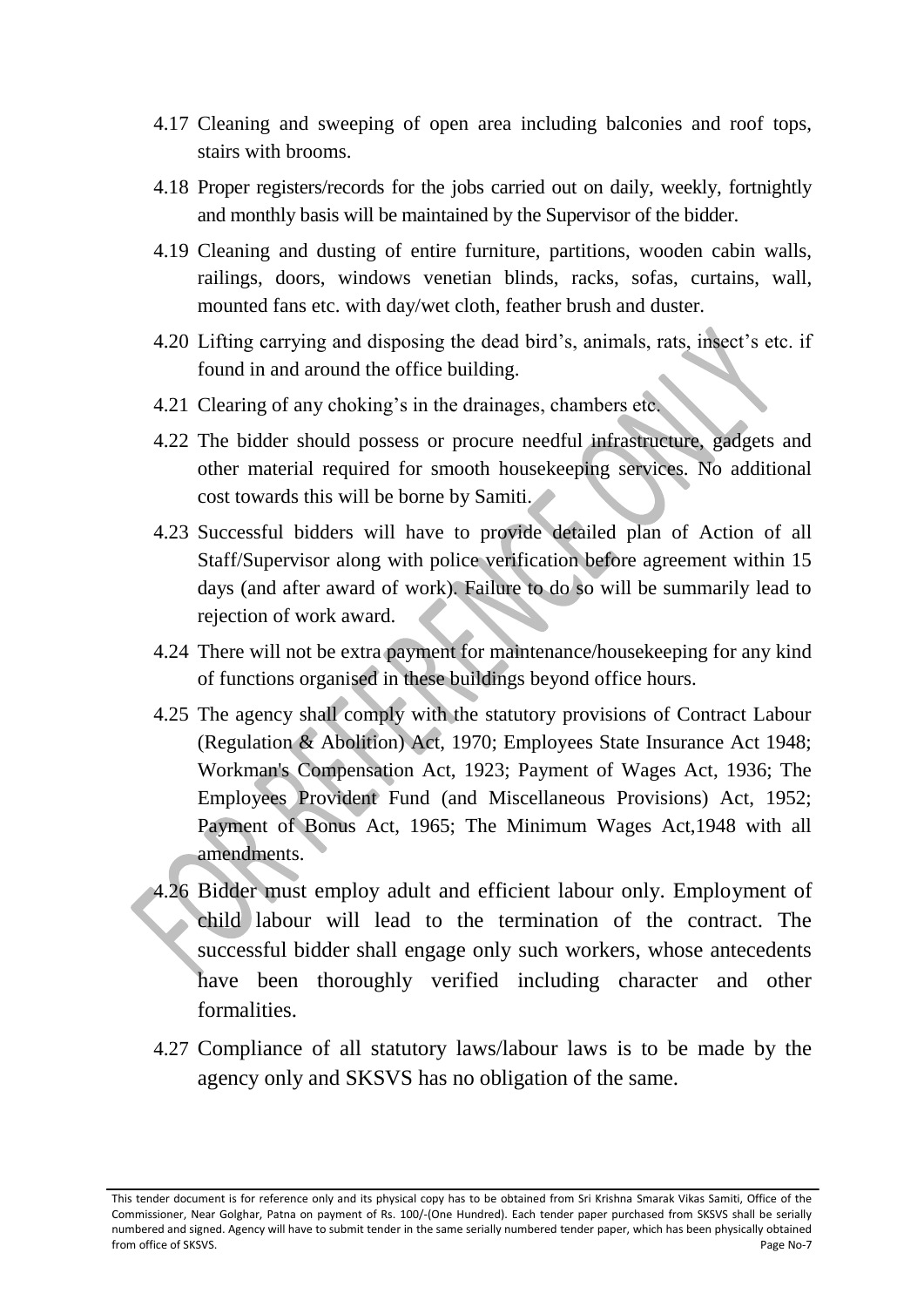#### **4. Horticulture Services:**

- 1. Maintenance, manuring, seeding and Beautification of lawn and garden.
- 2. Watering the plants and flower pots.
- 3. Trimming & Maintenance of decorative of garden and lawn.
- 4. Improvement of ambiance/greenery in the campus.

#### 5. **Overall Management:**

The required number of general housekeeping staff has to be **at least 18 (Seventeen staff and one supervisor)** in numbers (including Gardener, Sweeper and other manpower. The bidders have to perform specified work out and it may increase/decrease the staff and must able to manage/arrange for adequate supervision to get best results. Bidders must visit the site/campus and must understand the nature and scope of work to be performed their technical bid.

The bidder must employ adult and skilled labour only. Employment of child labour will lead to the termination of the contract. The successful bidder shall engage only such workers, whose antecedents have been thoroughly verified including character and other formalities.

The bidder shall ensure that all the workforce deployed wear uniform as approved by Samiti while on duty.

### 6. **Evaluation of work Performed :-**

SKSVS on a regular basis would evaluate the performance of the Agency as laid down in the scope of work. SKSVS would make regular assessment of the performance of the agency for the work assigned and at its own discretion may make suitable and appropriate deductions in the monthly payment as per the laid down parameters/ scope of work of the work performed by the agency. If the work performed is found unsatisfactory, SKSVS may debar/blacklist the agency and can award the work at the L1 rate, to the agency having quoted the L2 rate. In case the next agency after having awarded the work, refuses to undertake work or performs unsatisfactorily, SKSVS would go in for the retender.

This tender document is for reference only and its physical copy has to be obtained from Sri Krishna Smarak Vikas Samiti, Office of the Commissioner, Near Golghar, Patna on payment of Rs. 100/-(One Hundred). Each tender paper purchased from SKSVS shall be serially numbered and signed. Agency will have to submit tender in the same serially numbered tender paper, which has been physically obtained from office of SKSVS. Page No-8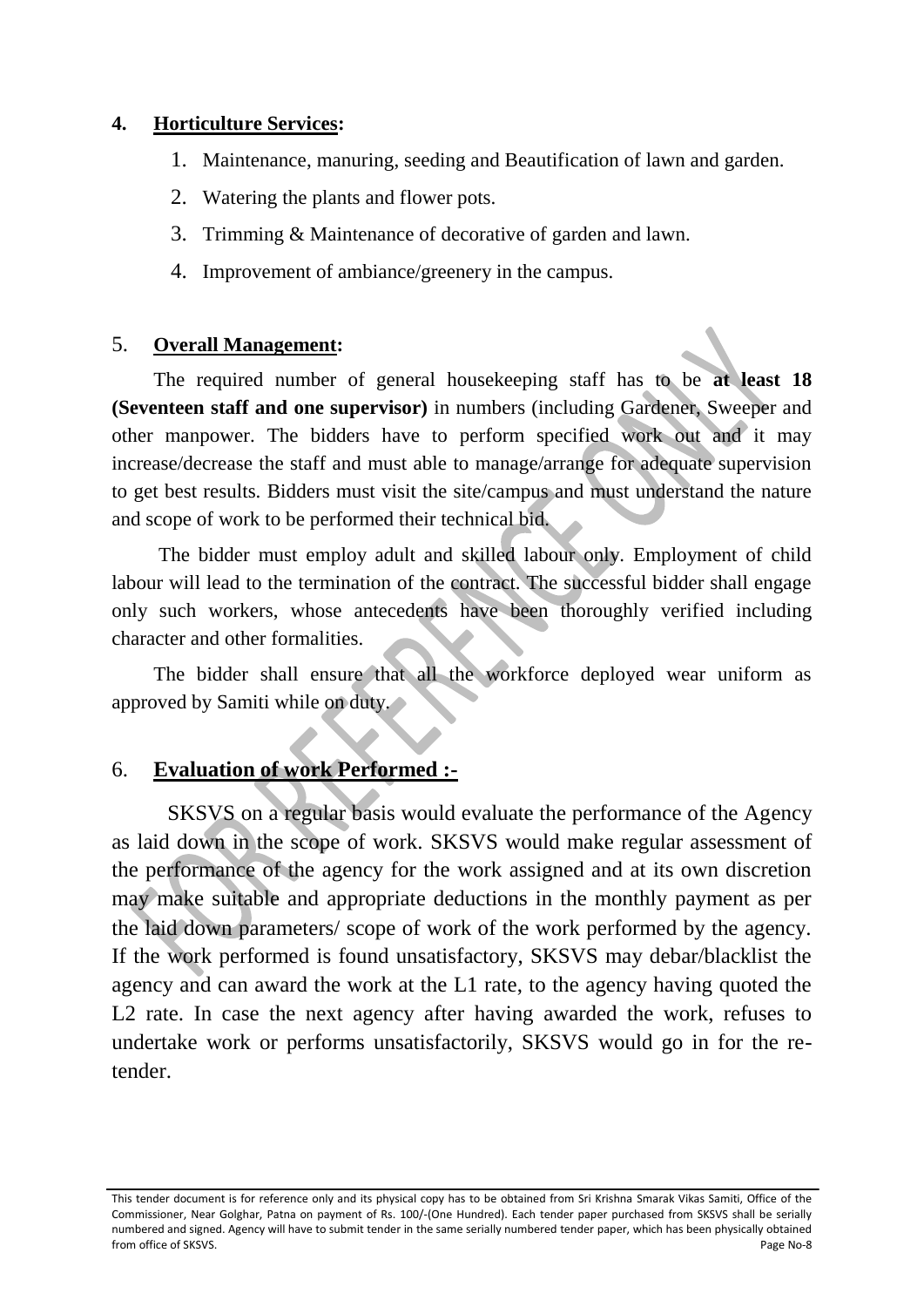## **9. Housekeeping : Frequency of cleaning of major items.**

## **A. Daily Jobs**

| <b>Sl. No.</b> | <b>Work Details</b>                                                                                                                       | <b>Remarks</b>                                                                                                              |
|----------------|-------------------------------------------------------------------------------------------------------------------------------------------|-----------------------------------------------------------------------------------------------------------------------------|
| $\mathbf{1}$   | Cleaning, Dusting, moping (Dry & wet) of Main<br>Auditorium, Meeting Rooms, VIP Rooms and<br>Other Room sand all interior parts.          | Frequency may be<br>increased as per<br>requirement                                                                         |
| $\overline{2}$ | Cleaning of toilets with phenol, bathrooms,<br>doormats, emptying dustbins etc.                                                           | Toilets to be cleaned<br>Three days and more as<br>per.                                                                     |
| 3              | Cleaning of campus, disposal of garbage etc.                                                                                              | Daily                                                                                                                       |
| $\overline{4}$ | Watering plants indoor & outdoor, garden etc.                                                                                             | Daily                                                                                                                       |
| 5              | Cleaning of corridors staircases and common area<br>with phenol in the morning and with plain water<br>continuously.                      |                                                                                                                             |
| 6              | Collection of waste paper from rooms, waste paper,<br>baskets, lobbies and putting in bags at the specified<br>location.                  |                                                                                                                             |
| 7              | Cleaning of carpets by soft brush.                                                                                                        |                                                                                                                             |
| 8              | To clean glass panes on doors, windows $\&$<br>partitions with soap/cleaning agent.                                                       |                                                                                                                             |
| 9              | Cleaning/removal of any type of stains of ink etc.<br>from the building premises and staircases.                                          |                                                                                                                             |
| 10             | Rooms fresheners in all office area to be used in the<br>morning. Room freshener should be of ISI Marks or<br>of standard Mark.           |                                                                                                                             |
| 11             | Spray of scented Mosquito and cockroach killer on<br>all floors as and when required,<br>Mosquito/cockroach killers shall be of ISI mark. | Special scanted purifiers<br>shall be sprayed at least<br>twice daily in all rooms,<br>cabins, bathrooms,<br>reception etc. |
| 12             | Cleaning doors, furniture, glass door, carpet<br>windows etc.                                                                             |                                                                                                                             |
| 13             | As directed by the Samiti.                                                                                                                |                                                                                                                             |

This tender document is for reference only and its physical copy has to be obtained from Sri Krishna Smarak Vikas Samiti, Office of the Commissioner, Near Golghar, Patna on payment of Rs. 100/-(One Hundred). Each tender paper purchased from SKSVS shall be serially numbered and signed. Agency will have to submit tender in the same serially numbered tender paper, which has been physically obtained from office of SKSVS. Page No-9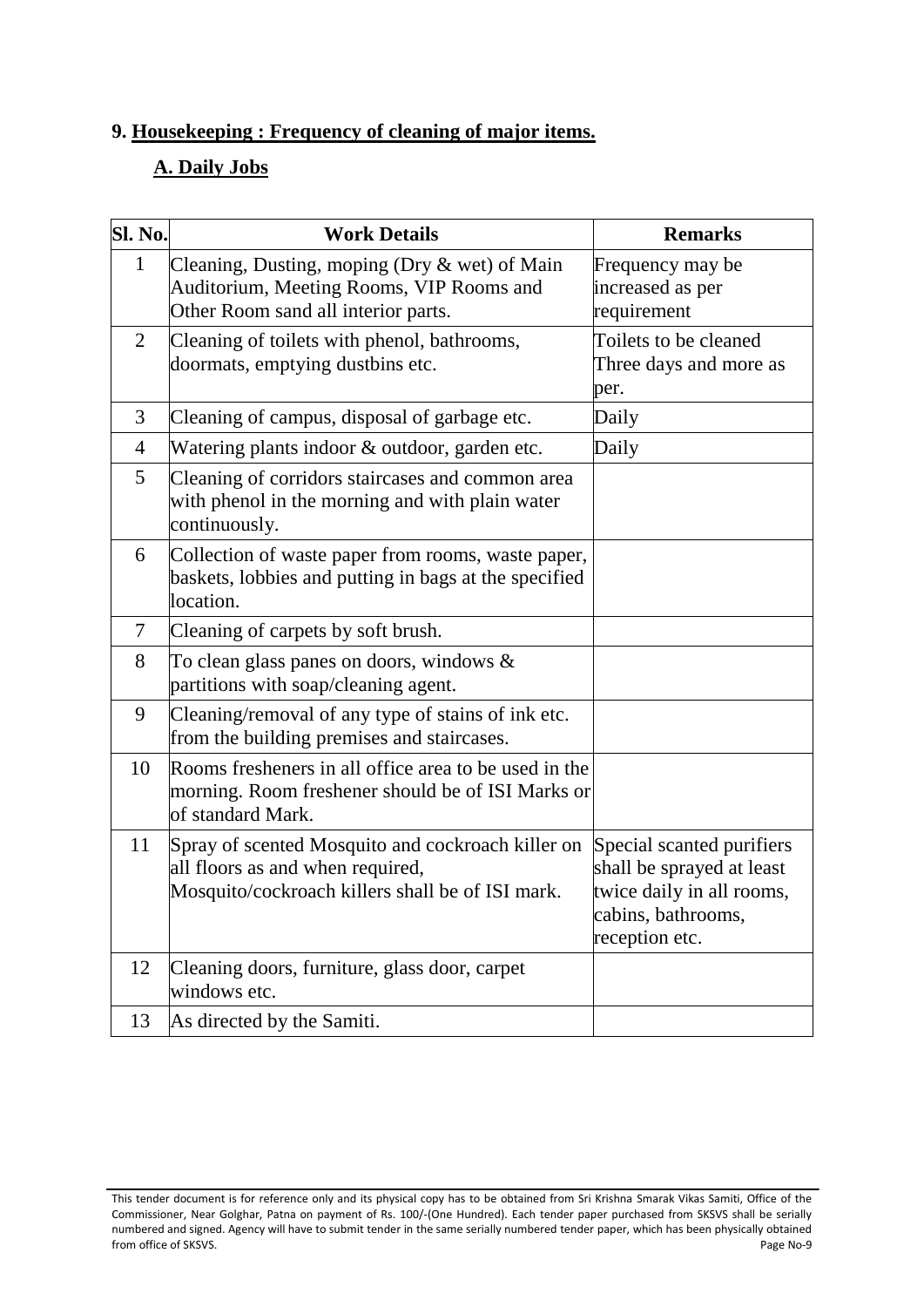## **B. Weekly Jobs**

| Sl. No.        | <b>Work Details</b>                                                                                                   | <b>Remarks</b> |
|----------------|-----------------------------------------------------------------------------------------------------------------------|----------------|
| 1              | Cleaning curtains, blinds etc.                                                                                        |                |
| 2              | Deep cleaning of toilets.                                                                                             |                |
| 3              | Washing of common areas.                                                                                              |                |
| $\overline{4}$ | Maintenance of garden Area (Cutting, shaping, manuring, etc.)                                                         |                |
| 5              | Cleaning of duct and shaft spaces, garbage and removal and<br>putting them in dustbin kept outside the building.      |                |
| 6              | Cleaning of carpets in rooms by vacuum cleaners.                                                                      |                |
| 7              | Dusting of false ceiling etc. with soft broom and cloth.                                                              |                |
| 8              | Cleaning of fabric upholstered sofa sets/chairs with                                                                  |                |
|                | vacuum cleaners and leatherette upholstered sofa and chairs<br>with soap solution/cleaning agent of approval quality. |                |
| 9              | As directed by the Samiti.                                                                                            |                |

## A. **Monthly Jobs**

| SI.<br>No. | <b>Work Details</b>                                                                     | <b>Remarks</b> |
|------------|-----------------------------------------------------------------------------------------|----------------|
|            | Cleaning of manholes chambers, sewer etc.                                               |                |
|            | Cleaning terrace outer areas, rain water drains, open<br>drains etc.                    |                |
|            | Cleaning of chokage in sewer and pumping lines<br>within premises as and when required. |                |
|            | As directed by the Samiti.                                                              |                |

## B. **Quarterly Jobs**

| Sl.<br>No. | <b>Work Details</b>                                  | <b>Remarks</b> |
|------------|------------------------------------------------------|----------------|
|            | Specialized cleaning of Carpet, wooden flooring etc. |                |
|            | Spot cleaning of walls etc.                          |                |
|            | As directed by the Samiti.                           |                |

This tender document is for reference only and its physical copy has to be obtained from Sri Krishna Smarak Vikas Samiti, Office of the Commissioner, Near Golghar, Patna on payment of Rs. 100/-(One Hundred). Each tender paper purchased from SKSVS shall be serially numbered and signed. Agency will have to submit tender in the same serially numbered tender paper, which has been physically obtained from office of SKSVS. Page No-10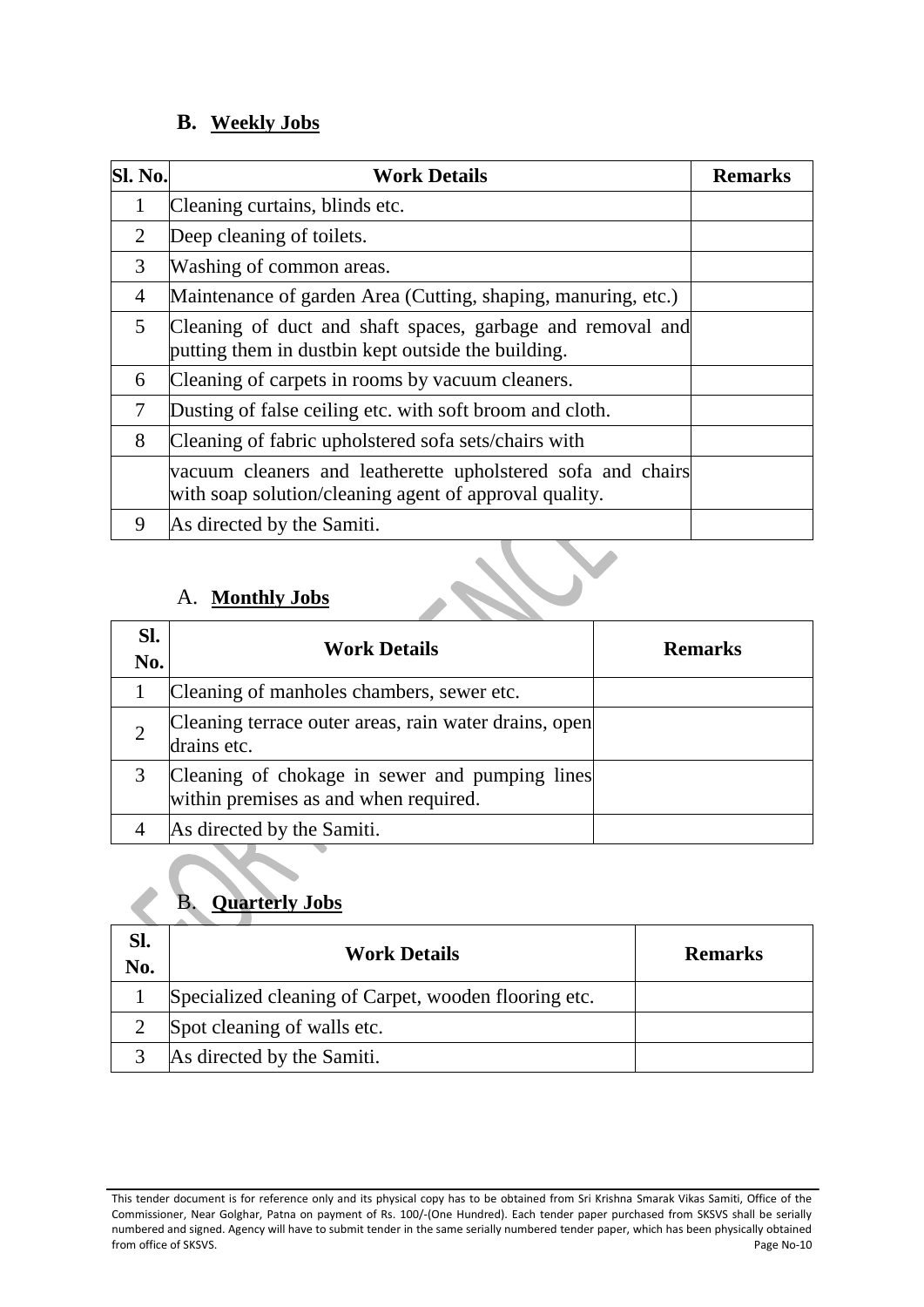# **TECHNICAL BID (Performa-I)**

# **"HOUSEKEEPING SERVICE AT OFFICE OF THE COMMISSIONER, PATNA DIVISION**

| 1. | Name of Tenderer                           | $\bullet$<br>$\bullet$ |  |
|----|--------------------------------------------|------------------------|--|
| 2. | Full Address with<br>Telephone/Mobile Nos. | $\bullet$              |  |
|    | (A) Head Office                            | $\bullet$              |  |
|    | (B) Branch/Local Office                    | $\bullet$              |  |
| 3. | E-mail ID                                  |                        |  |
| 4. | <b>Earnest Money Details:</b>              |                        |  |
|    | (Enclose Original                          |                        |  |
|    | <b>Bank/Demand Draft)</b>                  |                        |  |
|    | 1. Demand/Bank Draft No.                   |                        |  |
|    | 2. Bank and Branch Name                    |                        |  |
|    | 3. Amount                                  |                        |  |

4. Details of Places where housekeeping services are being provided to Govt./PSUs or other major organizations (atleast 3 years experience).

| <b>Housekeeping</b><br>job carried<br>out during<br>the last 3<br>years | Name of<br><b>Organization</b> | <b>Nature</b><br>of Job | Area<br>covered | <b>Manpower</b><br>deployed | <b>Value</b> | <b>Experience</b><br>certificate/ Order<br>etc. |
|-------------------------------------------------------------------------|--------------------------------|-------------------------|-----------------|-----------------------------|--------------|-------------------------------------------------|
|                                                                         |                                |                         |                 |                             |              |                                                 |
|                                                                         |                                |                         |                 |                             |              |                                                 |

This tender document is for reference only and its physical copy has to be obtained from Sri Krishna Smarak Vikas Samiti, Office of the Commissioner, Near Golghar, Patna on payment of Rs. 100/-(One Hundred). Each tender paper purchased from SKSVS shall be serially numbered and signed. Agency will have to submit tender in the same serially numbered tender paper, which has been physically obtained<br>Page No-11 from office of SKSVS.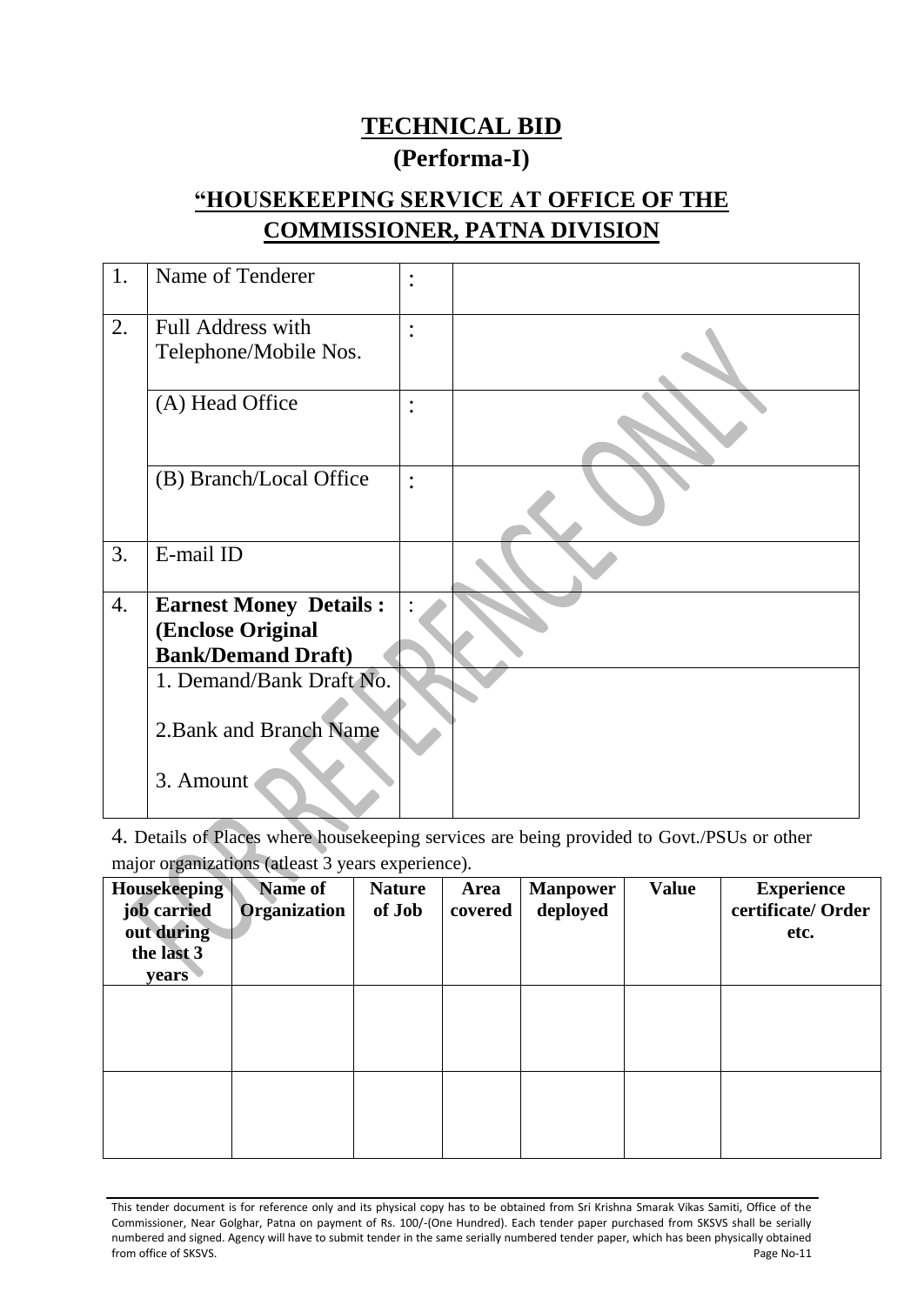|    | Company's turnover for the last three financial years<br>(2013-14, 2014-15 & 2015-16) (Attach details) |  |
|----|--------------------------------------------------------------------------------------------------------|--|
| 6. | PAN Card (Photocopy)                                                                                   |  |
|    | GST Reg. No.                                                                                           |  |

8. Any other relevant information related to housekeeping services, you would like to submit: (Enclose Extra sheet if required)

9**. Declaration: I/We declare that, the information given above is correct. In case it is found false/incorrect, at any stage, SKSVS may terminate the contract or take suitable action against me/us. I/We have read/gone through the terms, conditions, rules, guidelines etc. of the tender/housekeeping work, and agree to follow the same.**

Date: ……………. (Signature/s of the tenderer/Authorized person) Place: …………… Full Name/s: Designation:

Stamp:

(Please put Signature and name on every page of Bid Document and Enclosures.)

This tender document is for reference only and its physical copy has to be obtained from Sri Krishna Smarak Vikas Samiti, Office of the Commissioner, Near Golghar, Patna on payment of Rs. 100/-(One Hundred). Each tender paper purchased from SKSVS shall be serially numbered and signed. Agency will have to submit tender in the same serially numbered tender paper, which has been physically obtained from office of SKSVS. Page No-12